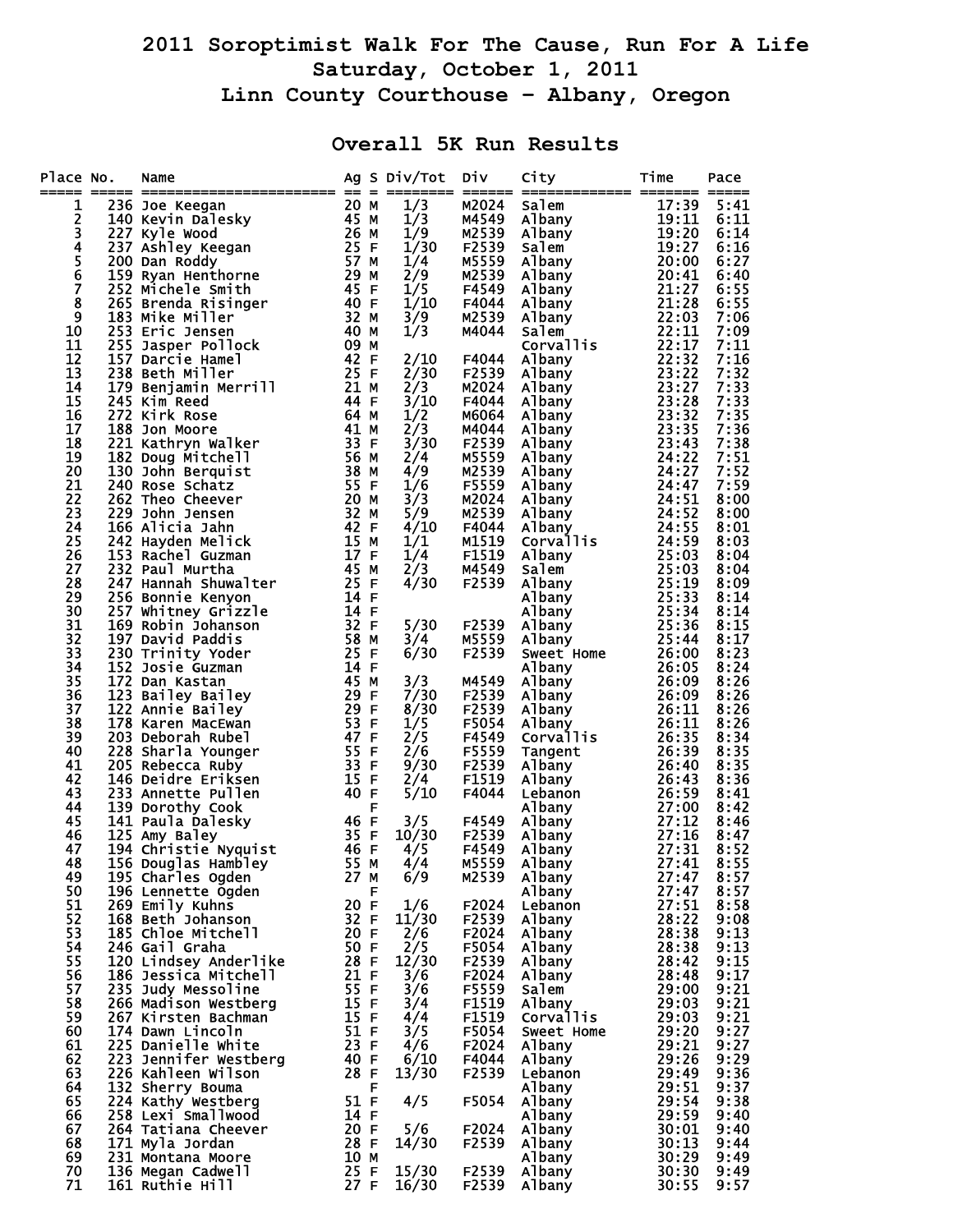| 72<br>138 Carol Chagnon<br>73<br>187 Liz Mitchell                                                                                                                                                                                                                                |          | 49 F<br>53 F                                                | 5/5<br>5/5     | F4549<br>F5054 | Albany<br>Albany<br>Albany<br>Albany<br>Albany<br>Corvallic                                                                                                                                                                                                                      | 31:00                    | 9:59<br>31:29 10:08        |                     |
|----------------------------------------------------------------------------------------------------------------------------------------------------------------------------------------------------------------------------------------------------------------------------------|----------|-------------------------------------------------------------|----------------|----------------|----------------------------------------------------------------------------------------------------------------------------------------------------------------------------------------------------------------------------------------------------------------------------------|--------------------------|----------------------------|---------------------|
| 74<br>165 Nate Hotrum<br>75<br>164 Kaydi Hotrum                                                                                                                                                                                                                                  |          | $\begin{array}{c} 25 \text{ F} \\ 55 \text{ F} \end{array}$ |                |                |                                                                                                                                                                                                                                                                                  |                          | 31:32 10:09<br>31:33 10:10 |                     |
| 76<br>248 Heidi Graham<br>77                                                                                                                                                                                                                                                     |          |                                                             | 17/30          | F2539          | Albany<br>21:43 10:13<br>Corvallis<br>32:18 10:24<br>Albany<br>32:30 10:28<br>Albany<br>32:35 10:30<br>Corvallis<br>32:35 10:30<br>Corvallis<br>32:35 10:30<br>21:45 10:33<br>Albany<br>33:55 10:53<br>Tangent<br>33:23 10:45<br>Albany<br>33:59 10:54<br>Albany<br>33           |                          | 31:43 10:13                |                     |
| 239 Tina Johnson<br>239 T1na Jonnson<br>124 Morgan Baldwin<br>170 Shane Jones<br>263 Chelsea Anderson<br>251 Jennifer Massey<br>133 Tracy Branuberger<br>219 Kacie Wahl<br>217 Jeanne Turner (190 Jeanne Moss)<br>190 Jeanne Moss (191 Filled State State State State Stat<br>78 |          |                                                             | 4/6            | F5559          |                                                                                                                                                                                                                                                                                  |                          |                            |                     |
| 79<br>80                                                                                                                                                                                                                                                                         |          |                                                             | 7/9<br>6/6     | M2539<br>F2024 |                                                                                                                                                                                                                                                                                  |                          |                            |                     |
| 81                                                                                                                                                                                                                                                                               |          |                                                             | 18/30          | F2539          |                                                                                                                                                                                                                                                                                  |                          |                            |                     |
| 82<br>83                                                                                                                                                                                                                                                                         |          |                                                             | 19/30          | F2539          |                                                                                                                                                                                                                                                                                  |                          |                            |                     |
| 84                                                                                                                                                                                                                                                                               |          |                                                             | 1/2            | F6599          |                                                                                                                                                                                                                                                                                  |                          |                            |                     |
| 85<br>190 Jeanne Moss<br>86                                                                                                                                                                                                                                                      |          | 61 F<br>27 M                                                | 1/1<br>8/9     | F6064<br>M2539 |                                                                                                                                                                                                                                                                                  |                          |                            |                     |
| 210 Chris St Germaine<br>214 Tyler Stitzel<br>214 Tyler Stitzel<br>173 Libbie Kniger<br>259 Angela Smallwood<br>137 Amy Casterline<br>87                                                                                                                                         |          |                                                             | М              |                |                                                                                                                                                                                                                                                                                  |                          |                            |                     |
| 88<br>89                                                                                                                                                                                                                                                                         |          | 25 F                                                        | F<br>20/30     | F2539          |                                                                                                                                                                                                                                                                                  |                          |                            |                     |
| 90<br>91<br>160 Heather Herman                                                                                                                                                                                                                                                   |          | 35 F                                                        | 21/30<br>F     | F2539          |                                                                                                                                                                                                                                                                                  |                          |                            |                     |
| 92<br>216 Brenda Tunnell                                                                                                                                                                                                                                                         |          | 44 F                                                        | 7/10           | F4044          |                                                                                                                                                                                                                                                                                  |                          |                            |                     |
| 93<br>261 Shannon Foster<br>202 Chris Ross<br>243 Doug Barnhurst<br>213 Elaine Stauffer<br>241 Kelly Lacost<br>250 Melissa Lea<br>163 Brian Holman<br>163 Brian Holman<br>94                                                                                                     |          | 25 F<br>55 F                                                | 22/30<br>5/6   | F2539<br>F5559 |                                                                                                                                                                                                                                                                                  |                          |                            |                     |
| 95                                                                                                                                                                                                                                                                               |          | 40 M                                                        | 3/3            | M4044          | Albany<br>Sweet Home<br>Springfield<br>35:53 11:33<br>Albany<br>36:02 11:36<br>Springfield<br>36:02 11:36<br>Springfield<br>36:02 11:36<br>Springfield<br>38:53 12:15<br>Albany<br>38:53 12:31<br>Albany<br>39:06 12:39<br>Albany<br>39:16 12:39<br>Albany<br>39:34              |                          |                            |                     |
| 96<br>97                                                                                                                                                                                                                                                                         |          | 55 F<br>40 F                                                | 6/6<br>8/10    | F5559<br>F4044 |                                                                                                                                                                                                                                                                                  |                          |                            |                     |
| 98                                                                                                                                                                                                                                                                               |          | 40 F                                                        | 9/10           | F4044          |                                                                                                                                                                                                                                                                                  |                          |                            |                     |
| 99<br>100                                                                                                                                                                                                                                                                        |          | 60 M                                                        | 2/2<br>23/30   | M6064<br>F2539 |                                                                                                                                                                                                                                                                                  |                          |                            |                     |
| 101                                                                                                                                                                                                                                                                              |          |                                                             | 24/30          | F2539          |                                                                                                                                                                                                                                                                                  |                          |                            |                     |
| 211 Paula Stani<br>143 Nicole Duncan<br>128 Shannon Barnes<br>234 Judy Hoyos 65 F<br>147 Dave Ferrell<br>167 Katie Jennick<br>198 Kelsie Peterson 29 F<br>198 Kelsie Peterson 29 F<br>102<br>103                                                                                 |          |                                                             | 25/30<br>26/30 | F2539<br>F2539 |                                                                                                                                                                                                                                                                                  |                          | 40:02 12:53                |                     |
| 104                                                                                                                                                                                                                                                                              |          |                                                             | 2/2            | F6599          | Jefferson<br>Albany                                                                                                                                                                                                                                                              |                          | 41:07 13:14                |                     |
| 105<br>106                                                                                                                                                                                                                                                                       |          |                                                             | 27/30          | F2539          |                                                                                                                                                                                                                                                                                  |                          |                            |                     |
| 107                                                                                                                                                                                                                                                                              |          |                                                             | 28/30          | F2539          |                                                                                                                                                                                                                                                                                  |                          |                            |                     |
| 198 Kelsie Peterson 29 F<br>150 Michelle Fisher 41 F<br>129 Bryan Bauer 28 M<br>108<br>109<br>129 Bryan Bauer                                                                                                                                                                    |          | 28 M                                                        | 10/10<br>9/9   | F4044<br>M2539 |                                                                                                                                                                                                                                                                                  |                          |                            |                     |
| 110<br>244 Mary Eberle                                                                                                                                                                                                                                                           |          | $\frac{25}{25}$ F                                           | 29/30          | F2539          | Albany<br>Albany<br>Albany<br>46:06 14:51<br>Albany<br>49:21 15:53<br>Albany<br>50:07 16:08<br>Lebanon<br>50:08 16:08<br>Albany<br>51:33 16:36<br>Albany<br>51:58 16:44<br>51:58<br>Albany<br>51:58<br>51:58<br>51:58<br>51:58<br>51:58<br>51:58<br>51:58<br>51:58<br>51:58<br>5 |                          |                            |                     |
| 111<br>249 Angel Shuwalter                                                                                                                                                                                                                                                       |          |                                                             | 30/30          | F2539          | Salem                                                                                                                                                                                                                                                                            |                          | 52:50 17:01                |                     |
|                                                                                                                                                                                                                                                                                  |          |                                                             |                |                | 5K Results By Age Group                                                                                                                                                                                                                                                          |                          |                            |                     |
| <b>MALE AGE GROUP: 1 TO 10</b><br>1 Jasper Pollock                                                                                                                                                                                                                               | 09       | 22:17                                                       | 7:11           |                | 2 Montana Moore                                                                                                                                                                                                                                                                  | 10                       | 30:29                      | 9:49                |
| FEMALE AGE GROUP: 11 TO 14                                                                                                                                                                                                                                                       |          |                                                             |                |                |                                                                                                                                                                                                                                                                                  |                          |                            |                     |
| 1 Bonnie Kenyon<br>2 Whitney Grizzle                                                                                                                                                                                                                                             | 14<br>14 | 25:33<br>25:34                                              | 8:14<br>8:14   |                | 3 Josie Guzman<br>4 Lexi Smallwood                                                                                                                                                                                                                                               | 14<br>14                 | 26:05<br>29:59             | 8:24<br>9:40        |
| <b>MALE AGE GROUP: 15 TO 19</b>                                                                                                                                                                                                                                                  |          |                                                             |                |                |                                                                                                                                                                                                                                                                                  |                          |                            |                     |
| 1 Hayden Melick<br>FEMALE AGE GROUP: 15 TO 19                                                                                                                                                                                                                                    | 15       | 24:59                                                       | 8:03           |                |                                                                                                                                                                                                                                                                                  |                          |                            |                     |
| 1 Rachel Guzman                                                                                                                                                                                                                                                                  | 17       | 25:03                                                       | 8:04           |                | 3 Madison Westberg                                                                                                                                                                                                                                                               | 15                       | 29:03                      | 9:21                |
| 2 Deidre Eriksen<br>MALE AGE GROUP: 20 TO 24                                                                                                                                                                                                                                     | 15       | 26:43                                                       | 8:36           |                | 4 Kirsten Bachman                                                                                                                                                                                                                                                                | 15                       | 29:03                      | 9:21                |
| 1 Joe Keegan                                                                                                                                                                                                                                                                     | 20       | 17:39                                                       | 5:41           |                | 3 Theo Cheever                                                                                                                                                                                                                                                                   | 20                       | 24:51                      | 8:00                |
| 2 Benjamin Merrill<br>FEMALE AGE GROUP: 20 TO 24                                                                                                                                                                                                                                 | 21       | 23:27                                                       | 7:33           |                |                                                                                                                                                                                                                                                                                  |                          |                            |                     |
| 1 Emily Kuhns                                                                                                                                                                                                                                                                    | 20       | 27:51                                                       | 8:58           |                | 4 Danielle White                                                                                                                                                                                                                                                                 | 23                       | 29:21                      | 9:27                |
| 2 Chloe Mitchell<br>3 Jessica Mitchell                                                                                                                                                                                                                                           | 20<br>21 | 28:38<br>28:48                                              | 9:13<br>9:17   |                | 5 Tatiana Cheever<br>6 Chelsea Anderson                                                                                                                                                                                                                                          | 20<br>20                 | 30:01                      | 9:40<br>32:35 10:30 |
| MALE AGE GROUP: 25 TO 29                                                                                                                                                                                                                                                         |          |                                                             |                |                |                                                                                                                                                                                                                                                                                  |                          |                            |                     |
| 1 Kyle Wood<br>2 Ryan Henthorne                                                                                                                                                                                                                                                  | 26<br>29 | 19:20<br>20:41                                              | 6:14<br>6:40   |                | 4 Chris St Germaine<br>5 Bryan Bauer                                                                                                                                                                                                                                             | 27<br>28                 | 51:33 16:36                | 33:55 10:55         |
| 3 Charles Ogden                                                                                                                                                                                                                                                                  | 27       | 27:47                                                       | 8:57           |                |                                                                                                                                                                                                                                                                                  |                          |                            |                     |
| FEMALE AGE GROUP: 25 TO 29<br>1 Ashley Keegan                                                                                                                                                                                                                                    | 25       | 19:27                                                       | 6:16           |                | 11 Ruthie Hill                                                                                                                                                                                                                                                                   | 27                       | 30:55 9:57                 |                     |
| 2 Beth Miller                                                                                                                                                                                                                                                                    | 25       | 23:22                                                       | 7:32           |                | 12 Heidi Graham                                                                                                                                                                                                                                                                  | 25                       | 31:43 10:13                |                     |
| 3 Hannah Shuwalter<br>4 Trinity Yoder                                                                                                                                                                                                                                            | 25<br>25 | 25:19<br>26:00                                              | 8:09<br>8:23   | 13 Kacie Wahl  | 14 Angela Smallwood                                                                                                                                                                                                                                                              | 27<br>25                 | 33:23 10:45<br>34:12 11:01 |                     |
| 5 Bailey Bailey                                                                                                                                                                                                                                                                  |          |                                                             | 8:26           |                | 15 Shannon Foster                                                                                                                                                                                                                                                                | 25                       | 35:32 11:27                |                     |
| 6 Annie Bailey                                                                                                                                                                                                                                                                   | 29       | 26:09                                                       |                |                |                                                                                                                                                                                                                                                                                  |                          |                            |                     |
|                                                                                                                                                                                                                                                                                  | 29       | 26:11                                                       | 8:26           |                | 16 Katie Jennick                                                                                                                                                                                                                                                                 | 29                       | 49:21 15:53                |                     |
| 7 Lindsey Anderlike<br>8 Kahleen Wilson                                                                                                                                                                                                                                          | 28<br>28 | 28:42<br>29:49                                              | 9:15<br>9:36   |                | 17 Kelsie Peterson<br>18 Mary Eberle                                                                                                                                                                                                                                             | 29<br>25                 | 50:07 16:08<br>51:58 16:44 |                     |
| 9 Myla Jordan                                                                                                                                                                                                                                                                    | 28       | 30:13                                                       | 9:44           |                | 19 Angel Shuwalter                                                                                                                                                                                                                                                               | 25                       |                            | 52:50 17:01         |
| 10 Megan Cadwell<br><b>MALE AGE GROUP: 30 TO 34</b>                                                                                                                                                                                                                              | 25       | 30:30                                                       | 9:49           |                |                                                                                                                                                                                                                                                                                  |                          |                            |                     |
| 1 Mike Miller                                                                                                                                                                                                                                                                    | 32       | 22:03                                                       | 7:06           |                | 2 John Jensen                                                                                                                                                                                                                                                                    | 32                       | 24:52                      | 8:00                |
| FEMALE AGE GROUP: 30 TO 34<br>1 Kathryn Walker                                                                                                                                                                                                                                   | 33       | 23:43                                                       | 7:38           |                | 5 Jennifer Massey                                                                                                                                                                                                                                                                |                          |                            | 32:46 10:33         |
| 2 Robin Johanson                                                                                                                                                                                                                                                                 | 32       | 25:36                                                       | 8:15           |                | 6 Alison Bryant                                                                                                                                                                                                                                                                  | $\frac{30}{32}$          | 39:16 12:39                |                     |
| 3 Rebecca Ruby<br>4 Beth Johanson<br>MALE AGE GROUP: 35 TO 39                                                                                                                                                                                                                    | 33<br>32 | 26:40<br>28:22                                              | 8:35<br>9:08   |                | 7 Nicole Duncan                                                                                                                                                                                                                                                                  | $\overline{\textbf{32}}$ |                            | 39:34 12:45         |